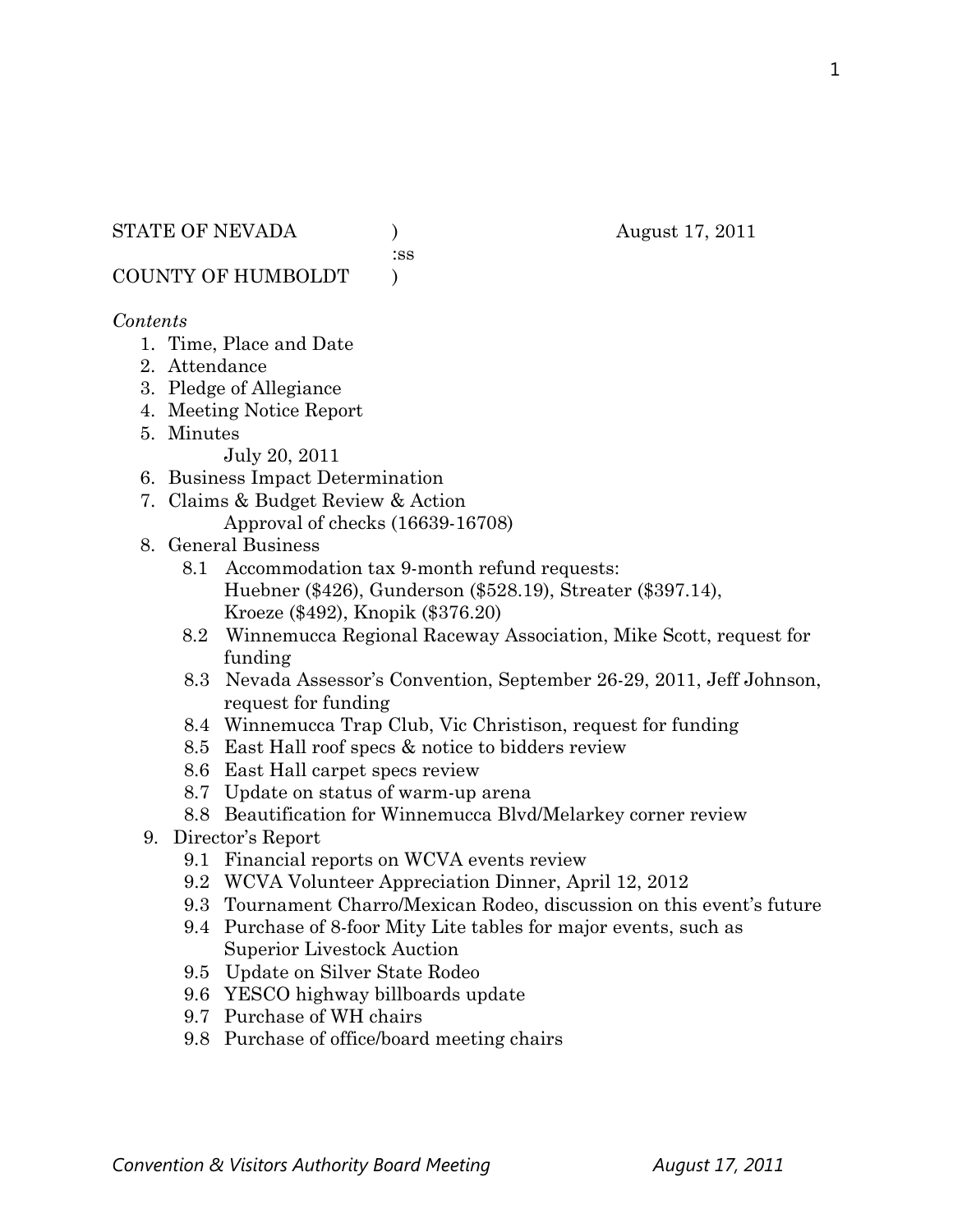- 10. Board Secretary & Counsel Report
	- 10.1 Discussion of meeting procedures
	- 10.2 Monthly report including compliances
	- 10.3 Chamber of Commerce report
	- 10.4 Report on delinquencies and possible action on liens
	- 10.5 East Hall carpet and painting projects update
	- 10.6 Parking lot update
- 11. Board Administrator
	- 11.1 July reports
	- 11.2 Reports for Debt Commission & State
- 12. Other Reports
- 13. Next Meeting Date
- 14. Adjournment

#### **MINUTES, AUGUST 17, 2011**

- **1. Time, Place and Date.** The Winnemucca Convention and Visitors Authority met in regular session in full conformity with the law at the Winnemucca Convention Center, West Hall, Winnemucca, Nevada at 4:00 pm on Wednesday, August 17, 2011 with Board Member Joyce Sheen presiding.
- *2.* **Attendance.** *Convention and Visitors Authority Board Officials Present:*

| Joyce Sheen     | City Representative                |  |
|-----------------|------------------------------------|--|
| Don Stoker      | Treasurer and Motel Representative |  |
| Dan Cassinelli  | County Representative              |  |
| Bill Macdonald  | Secretary and Counsel              |  |
| Kendall Swensen | Board Administrator                |  |
|                 |                                    |  |

*Convention and Visitors Authority Board Officials Absent:*  Terry Boyle Chairman and Hotel Representative Rodd William Stowell Vice Chairman and Business Representative

*Staff Members Present:*  Kim Petersen Director Shelly Noble Administrative Clerk

*Staff Members Absent:*  None

*Others Present:* 

Tammy Mariluch Winnemucca Trap Range Kevin Gallio Winnemucca Trap Range Vic Christison Winnemucca Trap Range

*Convention & Visitors Authority Board Meeting August 17, 2011*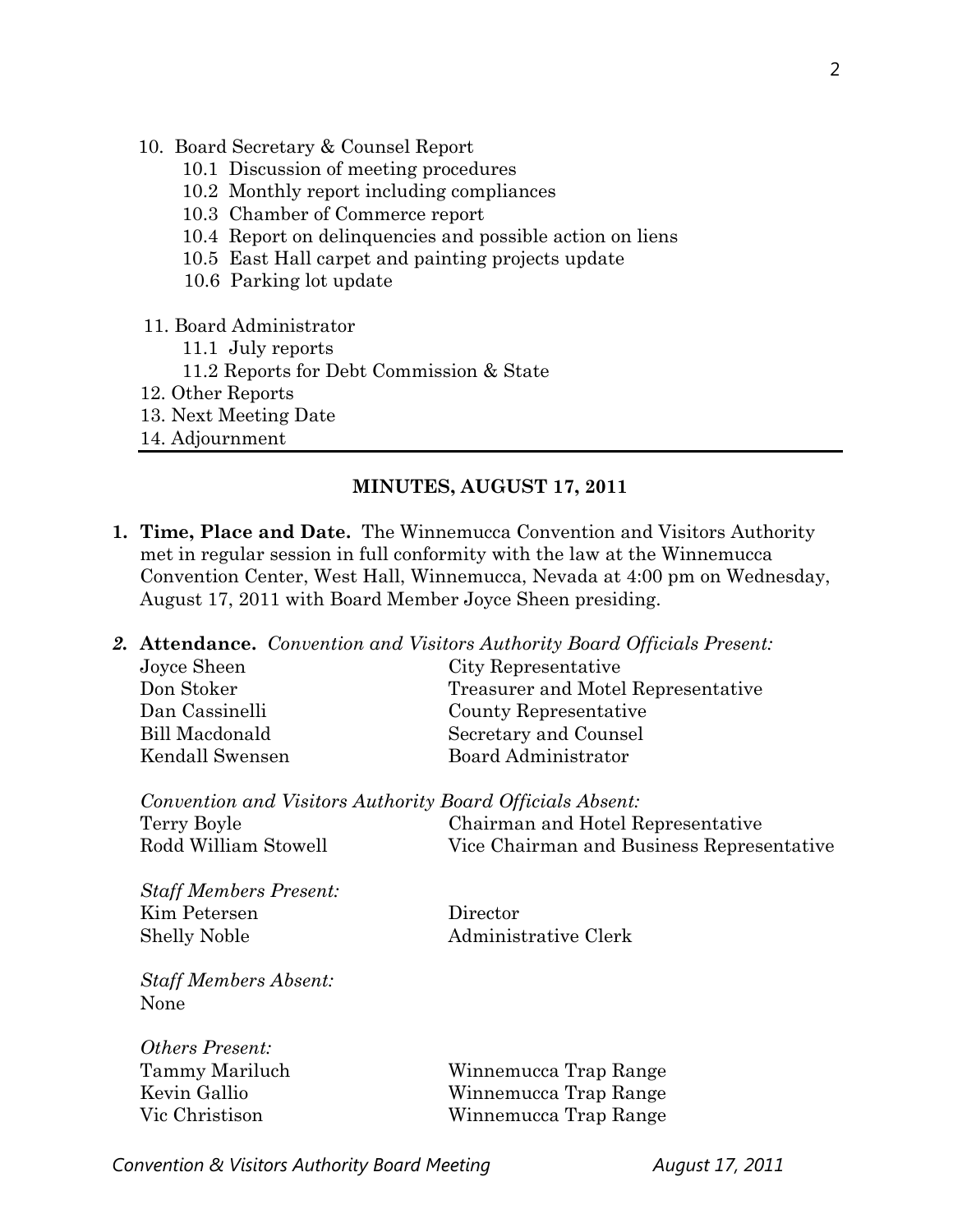| Tex Martin | Winnemucca Trap Range              |
|------------|------------------------------------|
| R. Gardner | Winnemucca Regional Raceway Assoc. |
| Mike Scott | Winnemucca Regional Raceway Assoc. |

#### **3. Pledge of Allegiance.**

#### **4. Meeting Notice Report.**

Mrs. Sheen reported that notice, including meeting agenda, was posted by Darrel Field by 9:00 am Friday, August 12, 2011 at Humboldt County Library, Court House, Post Office, City Hall and Convention Center West Hall. No persons have requested mailed notice during the past six months.

#### **5. Minutes.**

Prior meeting minutes of July 20, 2011 were reviewed. Due to absences at tonight's meeting, there was not a quorum present tonight to approve these minutes. They will be included in the September agenda items.

- **6. Business Impact Determination.** After review of the August 17, 2011 agenda, *Don Stoker made a motion that no proposed agenda item is likely to impose a direct and significant economic burden on a business or directly restrict formation, operation, or expansion of a business. The motion carried, 3-0.*
- **7. Claims.** The following claims were submitted for payment and approved on August 17, 2011:

| <b>BANK ACCOUNT</b> | <b>CHECK NUMBERS</b> | <b>AMOUNT</b> |
|---------------------|----------------------|---------------|
| Nevada State Bank   | 16639-16708          | \$275,859.61  |

*Dan Cassinelli made a motion to approve all claims as submitted. The motion carried, 3-0.* 

### **8. General Business.**

 **8.1 Accommodation tax 9-month refund requests: Huebner (\$426), Gunderson (\$528.19), Streater (\$397.14), Kroeze (\$492.90), Knopik (\$376.20).** 

 *Dan Cassinelli made a motion to approve the 9-month accommodation tax refunds for Dennis Huebner (\$426), Jessica Gunderson (\$528.19), Matthew Streater (\$397.14), Mary Kroeze (\$492.90) and Randy Knopik (\$376.20). Motion carried, 3-0.*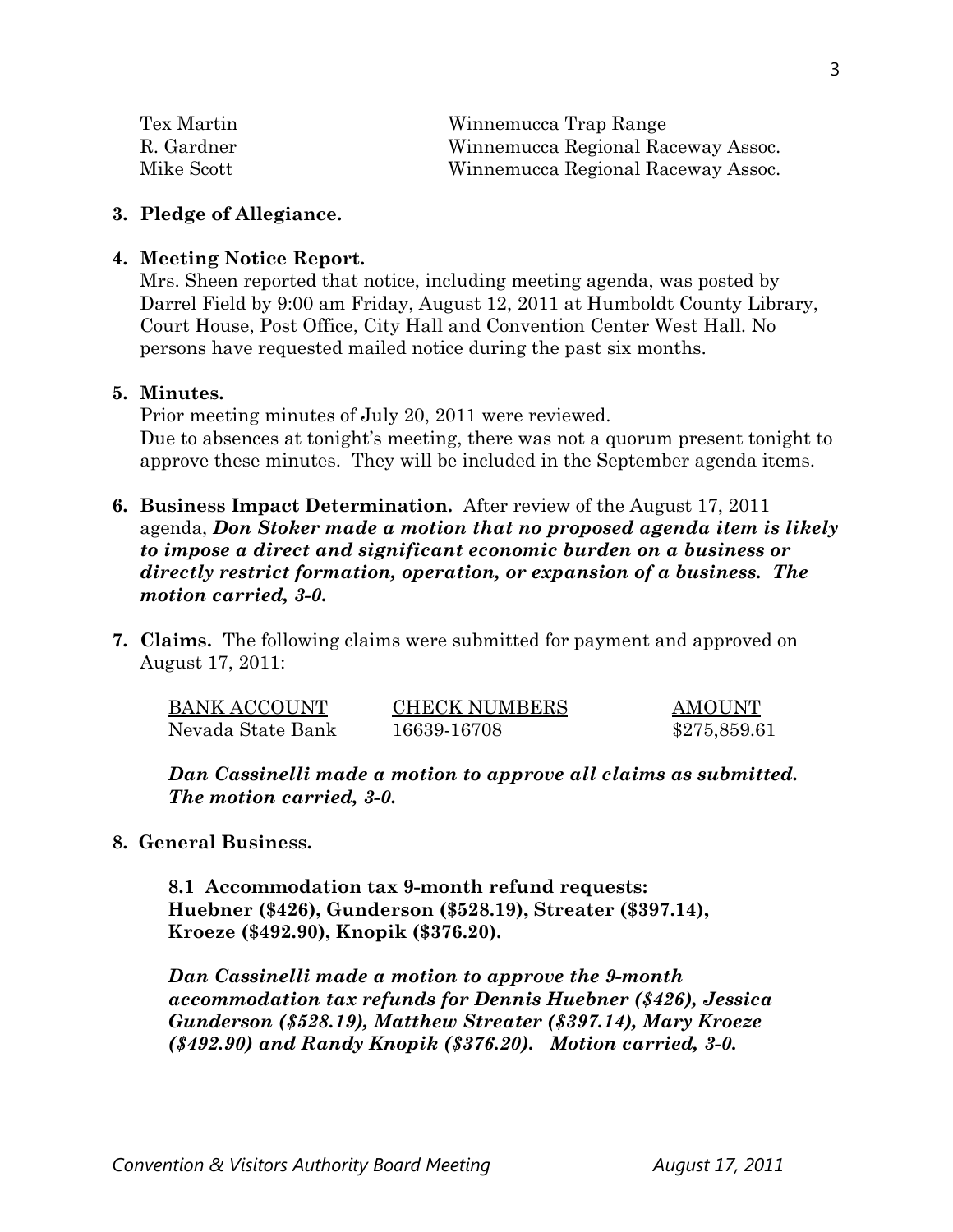# **8.2 Winnemucca Regional Raceway, Mike Scott, request for funding**

Last month Mike came before this board to report on the IMCA Wild West Iron Man Challenge event that WCVA helped to sponsor. He also wanted to request additional funding but since this was not included on last month's agenda he is here this month to request these funds. In the time between meetings the monster truck demonstration he had hoped to bring to town has been booked so he has changed his request. Tonight he is requesting the following:

- \$2,000 advertising grant
- \$400 for purchase of materials to repair spectator bleachers
- \$300 to cover fuel for a different monster truck to come to the last race and sell rides in the back of the truck in the parking lot
- \$1,102.20 to cover the cost of an emergency well repair

Mike also wanted to recognize the donation of time and equipment made by Lorin Hunewill for track improvements.

# *Don Stoker made a motion approving a grant in the amount of \$3,802.20 (amounts and purpose outlined above). Motion carried, 3-0.*

### **8.3 Nevada Assessor's Convention, Jeff Johnson, request for funding, September 26-29, 2011**

Jeff was not present at today's meeting. It was noted that Bill Deist signed the rental agreement for the West Hall of the Convention Center so there will be no charge to this organization for the building. Jeff submitted a letter to the board requesting additional concessions in the form of waivers for the linen and catering fees. In the past this board has not waived these costs and members were not anxious to make an exception for this event. No action was taken on this agenda item.

### **8.4 Winnemucca Trap Club, Vic Christison, request for funding**

Tammy Mariluch, Kevin Gallio, Tex Martin and Vic were present today to present their request and answer any questions the board may have. They provided a packet of information on the group and their past events and financial information. Since this group of people took over the range a couple of years ago they have been able to make many improvements and host events which bring small groups to town. These events have been successful and allowed them to continue making improvements with funds raised and an active volunteer work force. They are at a point now where they cannot increase participation at their events unless they acquire two additional trap machines. They are requesting that WCVA purchase one machine at a cost of \$10,195. The Winnemucca Trap Range will purchase the other one. By purchasing two machines we are getting a little bit of a break in price. *Joyce Sheen made a motion approving a grant in the amount of \$10,195 for the purchase of a trap machine for the Winnemucca Trap Range. Motion carried, 3-0.*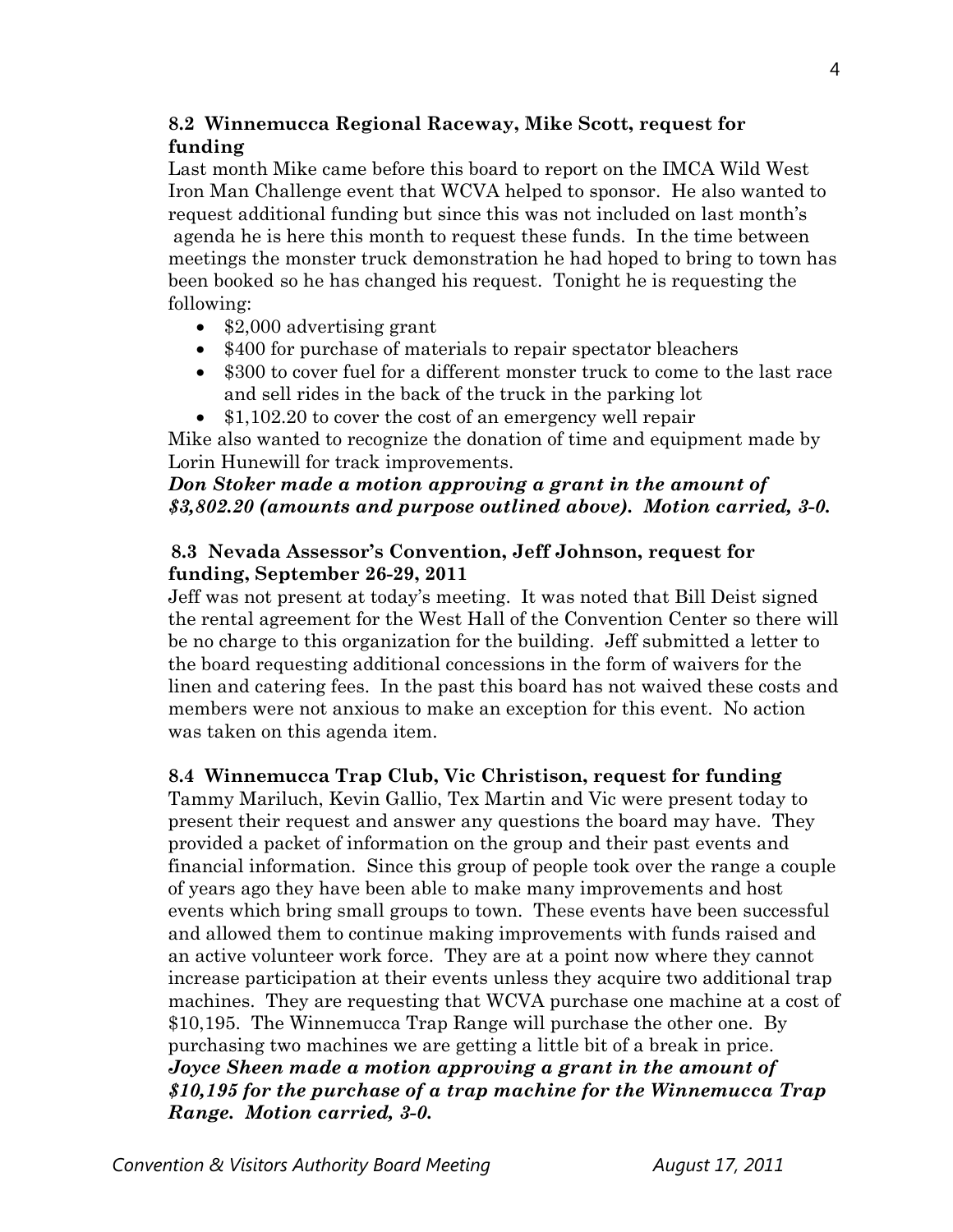### **8.5 East Hall roof specs & notice to bidders, review**

The specs for the East Hall roof were reviewed by board members and once a couple of typos are corrected members are anxious to get the bid process started and the roof replaced. *Don Stoker made a motion authorizing Kim and Bill to proceed with the bid specs and publication of the Notice to Bidders for the East Hall roof replacement as presented, after the typos have been corrected. Motion carried, 3-0.* 

## **8.6 East Hall carpet specs, review**

Specs on the East Hall carpet are not completed yet. No action taken. Kim again urged board members to go to the hospital and look the carpet they've installed in their re-model.

## **8.7 Status of warm-up arena**

There had been no further information on this until today when Kim was able to contact the sub-contractor who did the work on the arena. Kim was told that Cover-All was bought out by another company and other entities have been able to obtain clearance for the use and insurability of these structures. He (the sub-contractor) will help us to get this resolved.

## **8.8 Beautification of Winnemucca Blvd/Melarkey corner**

Recently Don met with Steve West and Bill Deist to discuss this item. Bill met with an architect who is going to draw up a conceptual design which includes all four corners of this intersection. Bill and Steve seem very interested in working with the WCVA to get something attractive and useful designed and installed on at least the one corner owned by the WCVA. This item will be included on the September agenda for further discussion and possible action.

# **9. Director's Report.**

# **9.1 Financial reports on WCVA events**

These are included in the board packets.

# **9.2 WCVA Volunteer Appreciation Dinner, April 21, 2012**

Kim would like authorization to organize an appreciation dinner for all those that volunteer at events throughout the year. Besides a nice dinner we try to get plenty of raffle prizes to award to everyone. *Don Stoker made a motion authorizing Kim to proceed with plans for a WCVA Volunteer Appreciation Dinner on April 21, 2012. Motion carried, 3-0.* 

### **9.3 Tournament Charro/Mexican Rodeo, discussion on its future**

As everyone present here today knows, after this event earlier this year we were the subject of very negative publicity, mostly on-line, centering on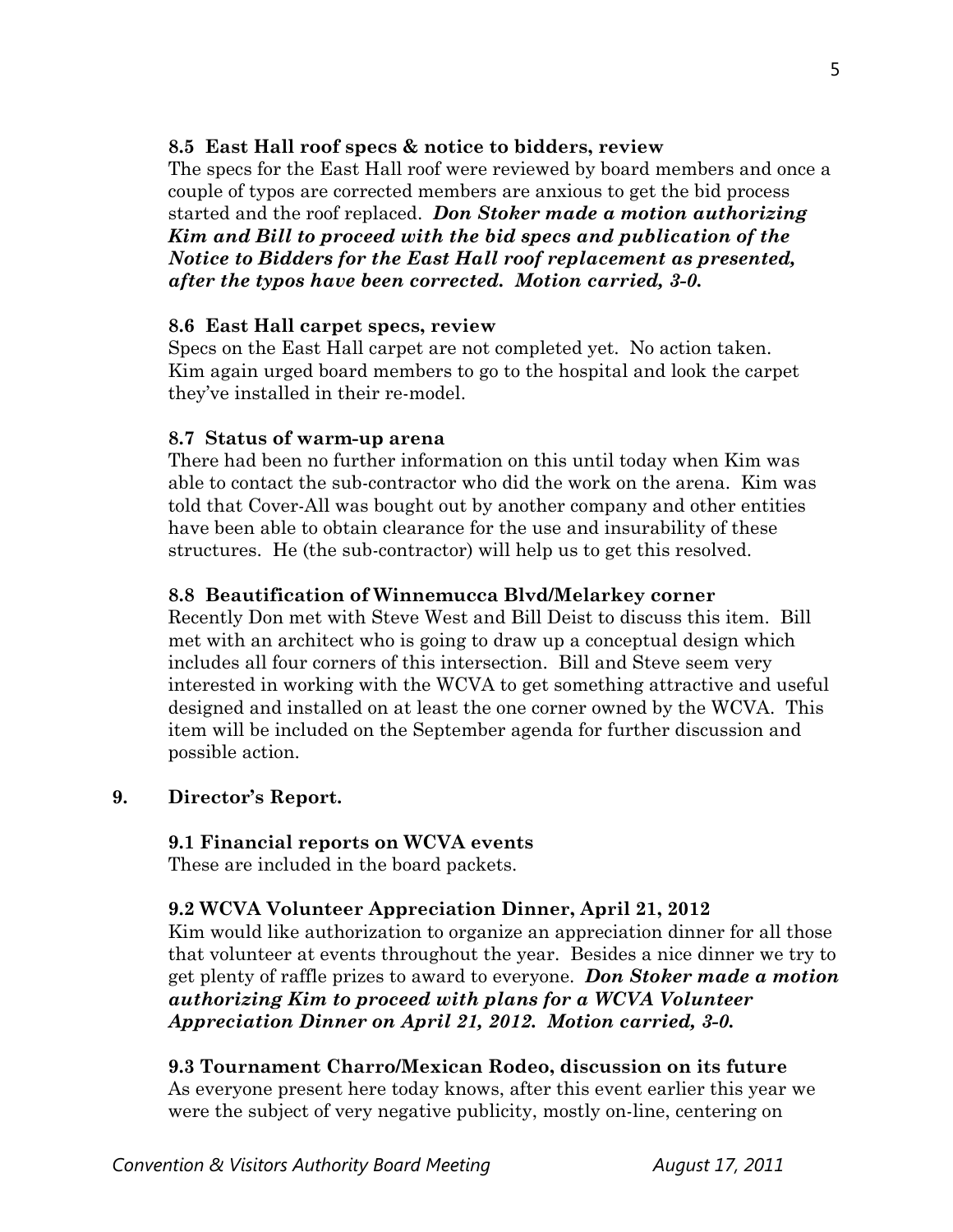"horse tripping" and its cruelty to the horses in this rodeo. But, as discussed by this board, this was a two-day event and the only film they got was of one horse that fell and had a hard time getting up. A Reno TV station spoke with the vet present during the Mexican Rodeo who cleared the horse. They also had a tape of the horse showing it in good health the following week. This type of rodeo is not illegal in Nevada and the event they called "horse tripping" really wasn't if you compare it to authentic horse tripping. Of greater concern is if this group is successful in stopping this kind of event where will it lead next? Traditional rodeo events like bronc riding or calf roping may be their next target. No action will be taken at this time.

### **9.4 Purchase of 8-foot Mity-Lite tables for major events, such as Superior Livestock Auction**

Kim would like to purchase these tables so that we have them available here at the Convention Center for our events and not have to haul them in from the fairgrounds. The quote that was included in the packets is for 125 tables and 9 carts at a total cost of \$21,790.85. They are not inexpensive but they are a commercial table that should withstand many years of use. *Dan Cassinelli made a motion authorizing the purchase of 125 Mity-Lite 8-foot tables and 9 carts at a cost of \$21,790.85. Motion carried, 3-0.*

## **9.5 Update on Silver State International Rodeo**

We are still tabulating all of the funds we expended on behalf of this event. Overall, the event producers seemed pleased with the facility and said the event went well. Kim is meeting with the Silver State Board next week and will have more of their feedback after that.

### **9.6 YESCO highway billboards update**

The new copy for the billboards is done and will be installed soon.

### **9.7 Purchase of WH chairs**

Kim presented two quotes for 450 banquet chairs. One is from BVI Commercial Group in the amount of \$43,156.35 and the other from Mill Brook Industries for \$31,916.88. This includes the cost of the chairs, metal glides and freight. We have selected the fabric and frame color from Mill Brook and just need board approval to proceed (finally) with the purchase of these chairs. *Dan Cassinelli made a motion approving the purchase of 450 West Hall chairs from Mill Brook Industries at a cost of \$31,916.88. Motion carried, 3-0.* 

### **9.8 Purchase of office/board meeting chairs**

Included in the board packets was a quote for the black office chairs discussed at last month's meeting. The total cost will be \$7,812.50. This includes freight. We plan to purchase 25 chairs. They will be stored in the East Hall basement and will be used for various meetings held at the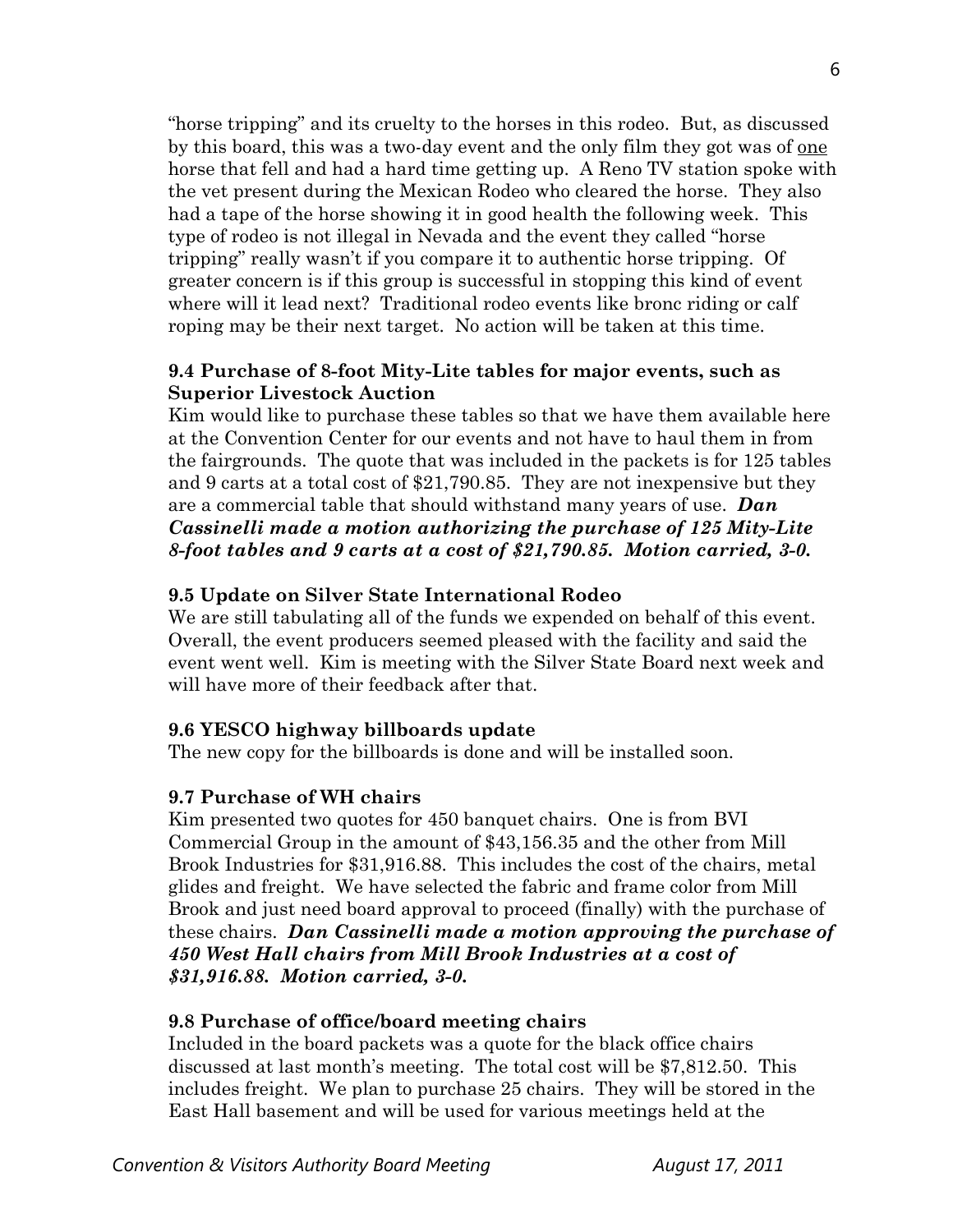Convention Center. *Dan Cassinelli made a motion approving the purchase of 25 office/board meeting chairs at a cost of \$7,812.50. Motion carried, 3-0.* 

### **10. Secretary and Counsel, Monthly report.**

### **10.1 Discussion of meeting procedures**

Bill reviewed several changes made by the legislature during their latest session that affect this board. He will put together a memo regarding changes to the Open Meeting Law so that this board can familiarize themselves with these changes.

# **10.2 Monthly report including compliances**

No report.

## **10.3 Chamber of Commerce report**

This is included in Bill's report.

**10.4 Report on delinquencies and possible action on liens** No report.

#### **10.5 East Hall carpet and painting projects update**  No report.

# **10.6 Parking lot update**

When the city did their striping they also striped our new lot. This board would like a letter to be written thanking them for doing this and also for patching the holes in the alley behind the West Hall.

# **11. Board Administrator.**

### **11.1 July Financial Reports**

The room tax figures continue to be strong this year. Even with the projects we have undertaken we are maintaining a good fund balance.

### **11.2 Report for Debt Commission & State**

Kendall has completed this report. We have no debt at this time. Once it is approved, a copy must be submitted to the state and to the county. *Joyce Sheen made a motion approving the WCVA Indebtedness Report prepared by Kendall Swensen. Motion carried, 3-0.* 

### **12. Other Business.**

# **12.1 Parking lot lights**

Don spoke with Bob Rice (NV Energy). He will find out what we need to do to get these lights operational and let us know.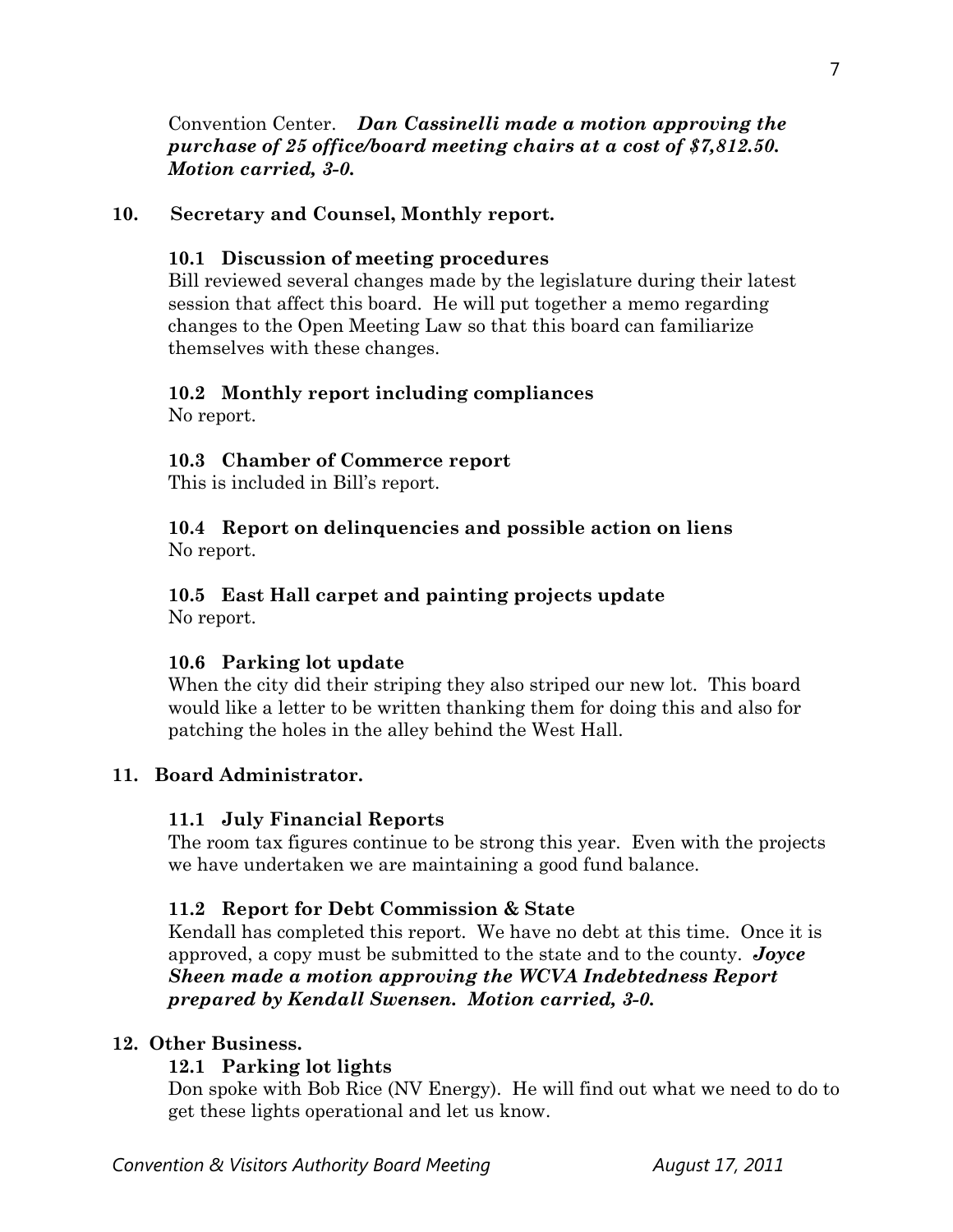### **12.2 Buckaroo Hall of Fame**

Dan spoke with Carl Hammond when he was in town last month regarding the Buckaroo Hall of Fame. Carl has no plans to move this exhibit from the East Hall. Board members discussed the problems of having this located in the East Hall. The displays are not easy to look at nor are the informational pages easy to read. And whenever there is an event on the Main Floor the BHF is unavailable to tourists and other members of the public. It would be much better to have it at the museum or some other location that is open and available every day. Kris Stewart has prepared a proposal for improvements and would like to speak with this board at a future meeting.

### **13. Regular Business. Next Meeting. The Board confirmed the next regular meeting date of Wednesday, September 28, 2011, 4:00 pm.**

## **14. Adjourn.** *Don Stoker made a motion to adjourn this meeting. Motion carried, 3-0.*

The meeting was adjourned at 6:20 pm to the next regular meeting, or to the earlier call of the Chairman or to the call of any three (3) members of the Board on three (3) working days notice.

Respectfully submitted,

Shelly Noble

As written\_\_\_\_\_\_\_\_\_\_\_\_\_\_\_

As corrected Winnemucca Convention & Visitors Authority Board

Convention & Visitors Authority Board Meeting **August 17, 2011**